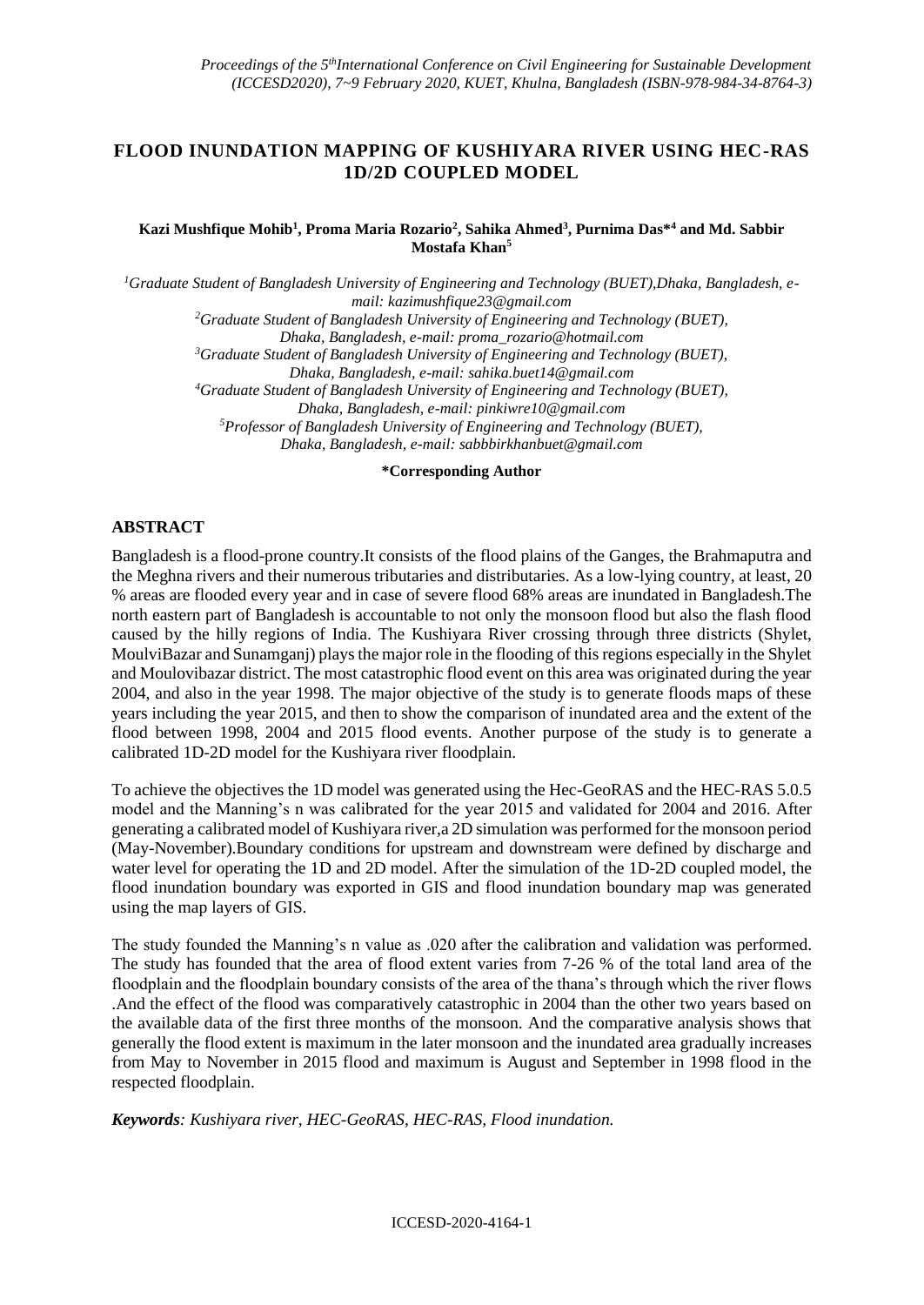## **1. INTRODUCTION**

Flood can be defined as the temporary overflow of a normally dry area due to overflow of a body of water, unusual build up, runoff of surface waters or abnormal erosion or undermining of shoreline. Flood can also be overflow of mud caused by build-up of water underground (BusinessDictionary, 2019). Bangladesh is under sub-tropical monsoon climate where annual average precipitation is 2300 mm, varying from 1200mm in the north-west to over 5000 mm in the north-east (FFWC, Flood Annual Report, 2015).The country is mostly flat with few hills in the southeast and the north-east part (Rahman & Hossain, 2014). It consists of the flood plains of the Ganges, the Brahmaputra and the Meghna rivers and their numerous tributaries and distributaries.

The Ganges, Brahmaputra and Meghna river systems together, drain the huge runoff generated from large area with the highest rainfall areas in the world (FFWC, Flood Annual Report, 2015). Country has experienced seventeen highly damaging floods in the  $20<sup>th</sup>$  century (Rahman & Hossain, 2014). Since independence in 1971, Bangladesh has experienced floods of a vast magnitude in 1974,1984,1987, 1988, 1998, 2000 & 2004 (FFWC, Flood Annual Report, 2005). The largest recorded flood in depth and duration of flooding in its history was occurred in 1998 when about 70% of the country was under water for several months (FFWC, Flood Annual Report, 2015). The recent catastrophic floods had caused losses from one to over two million tons of rice, or 4-10% of the annual rice production (Islam, Bala, & Haque, 2010).

Floods are the most significant natural hazard causing suffering to a large number of people and damage to property in Bangladesh. Different reports estimate that the flood damage was US \$ 1.4, 2.0, 2.3, and 1.1 billion in the 1988, 1998, 2004 and 2007 severe flood's year in Bangladesh respectively.

In the flood event of 1998, 32 of 64 districts in Bangladesh were affected, 1050 deaths reported, 30 million people were affected, 25 million people were homeless, 26000 live stocks lost, 575,000 hectares of crops were destroyed, 200000 schools and other educational facilities damaged, 300,000 tube wells damaged, 16,000 km of roads were flooded and 45000 km of river embankments damaged. (Aid, 1998). In the North Eastern region of Bangladesh aside the monsoon floods the flash flood is also a common phenomenon. Flash floods, which are caused by heavy or excessive rainfall in a short period over a relatively small area. During flash flooding, water levels rise and fall rapidly with little or no advance warning. Typically, they occur in areas where the upstream basin topography is relatively steep and the time needed for the water to flow from the most remote point point in the watershed is relatively short. The most flood affected areas are in the Hoar Basin of the northern belt of Bangladesh, which is made up of Sylhet, Sunamganj, Moulavibazar,Habigang and Netrokona Districts, as well as the southeast in the Chittagong, Cox's Bazar and the Bandarban Districts (BWDB, 2014).

Flash floods are most common from April to July and from September to October. Flash floods carry sediment that has eroded from hilly catchment areas. During heavy rainfall in the hilly regions, massive erosion occurs on exposed surfaces of the hills. When there is high rainfall, coarser sediment erodes and moves along the rivers. During a flash flood, sediment transport rates increase significantly in a disproportionate distribution of sediment and changes in channel sizes, shapes and even location (Bangladesh, 2018).

## **2. METHODOLOGY**

## **2.1 Study Area**

Kushiyara is a trans-boundary river. It originates from the Barak river of India and enters Bangladesh in the Boro Thakuria union of Jokigang upazilla of the Shylet district and and falss in the upper Meghna in the Kalma Union of Ostogram Upizilla of Kishorgang district. There is no significant historical change in the discharge, water level or the width of the Kushiyara River but the bank erosion increased with time.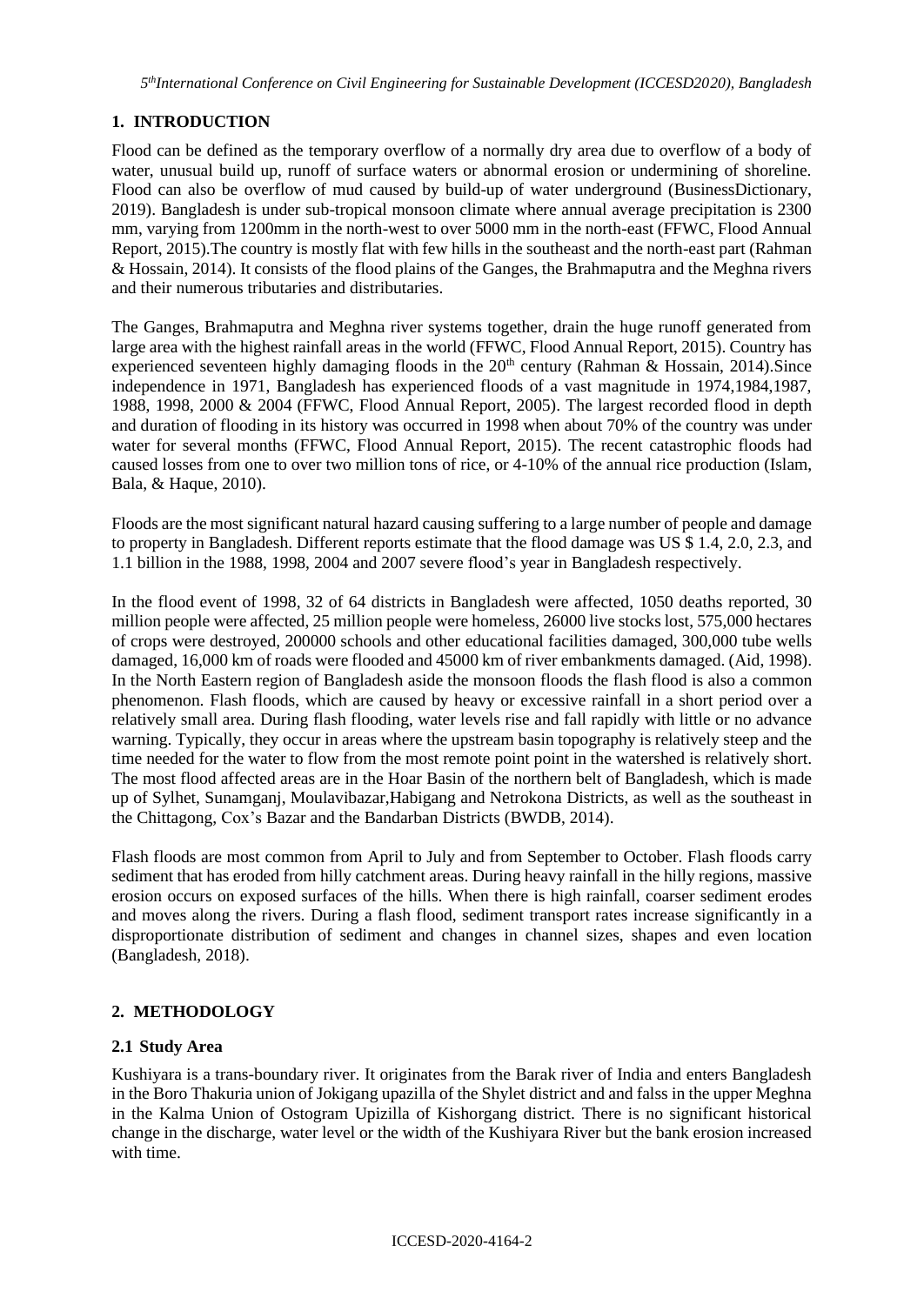The length of the Kushiyara River is 288 km, and the minimum width 196m and the maximum width is 347m and the average width is 268m. The characteristics of the flow of Kushiyara is meandering and the average slope is 6 cm per kilo-meter. The flow of the river is perennial, and the dry season is February-April where the approximate flow is 25.02 cubic meter and the maximum approximate flow is 2990 cubic meter recorded in the August in the Sheola Station. There is flood protection embankment 118.60 kilo-meter in the right bank. There are also two bank revetments in the left and right bank which are respectively 8.054 km and 1.069 km. There are also two spurs in the river of .30 km and .072 km long in the left and right bank of the river.

This river is used to transport stones to different regions of the country and sand is transported in Shylet. And according to BIWTA the navigation route of Kushiyara is of class 3.



Figure 2-1: Reach of Kushiyara River for the Study

## **2.2 Data Collection**

In order to develop the mathematical flood model, various kinds of data, recent and previous years have been collected and compiled. These data also form the basis for further analysis and interpretation of the model results leading to accurate assessment of hydrological condition of Kushiyara River floodplain. According to the modelling requirements, a significant amount of data includes water level, discharge, cross-section have been collected and setup flood model using this data.

| Data Type            | Data Source    | <b>Position</b><br>Data Location |              | Periods (Year) |  |
|----------------------|----------------|----------------------------------|--------------|----------------|--|
| Discharge Data       | <b>BWDB</b>    | Sheola-173                       | Upstream     | 1980-2016      |  |
| Discharge Data       | <b>BWDB</b>    | Sherpur- $175.5$                 | Downstream   | 1980-2016      |  |
| Water Level Data     | <b>BWDB</b>    | Sheola-173                       | Upstream     | 1980-2016      |  |
| Water Level Data     | <b>BWDB</b>    | Fenchugang-174                   | Mid Position | 1980-2016      |  |
| Water Level Data     | <b>BWDB</b>    | Sherpur- $175.5$                 | Downstream   | 1980-2016      |  |
| <b>Cross Section</b> | <b>BWDB</b>    | <b>RMKUS 1 to RMKUS 12</b>       |              | 2004           |  |
| <b>DEM</b>           | <b>USGS</b>    | Bangladesh                       |              | 2014           |  |
| Satellite Image      | Earth Explorer | North-East (NE) of<br>Bangladesh |              | 2018           |  |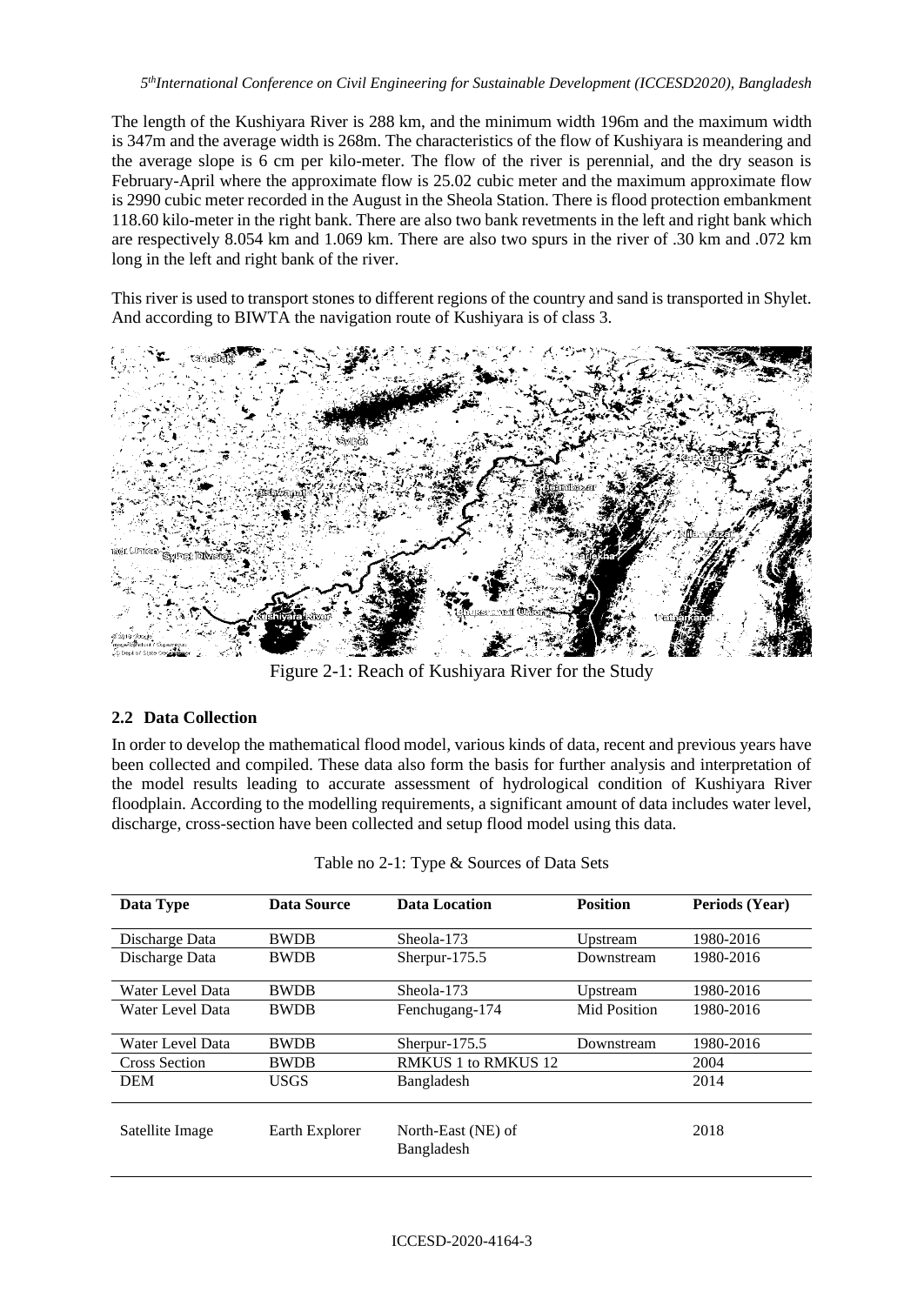## **2.3 Sequential Steps in Model Setup**

The following steps was undertaken to setup the HEC-RAS 1D-2D coupled model. At first the Digital Elevation Model (DEM) was processed in GIS using HEC-GeoRAS, then the model was done by HEC-RAS & finally the output maps were generated by using GIS.



## **3. RESULTS & DISCUSSIONS**

## **3.1 Calibration & Validation Result**

The following Table 3-1 shows the calibration & validation result of the 1D-2D coupled model. The table also consists the BWDB station names that was used to carry out the calibration & validation It can be observed from the table that the Mannings roughness parameter was found to be 0.020 for the year 2015,2014 & 1998.

| Table 3-1: Calibration & Validation Results |
|---------------------------------------------|
|---------------------------------------------|

| <b>Model Run Year</b> | Year of<br><b>Comparision</b> | u/s discharge<br><b>Station</b> | d/s Water Level<br><b>Station</b> | <b>Calibrated</b><br><b>With Station</b> | Manning's<br>n |
|-----------------------|-------------------------------|---------------------------------|-----------------------------------|------------------------------------------|----------------|
| 2015                  | 2015                          | SW 173                          | SW 175.5                          | SW 174                                   | .020           |
| 2014                  | 2014                          | SW 173                          | SW 175.5                          | SW 174                                   | .020           |
| 1998                  | 1998                          | SW 173                          | SW 175.5                          | SW 174                                   | .020           |

The following Figure 3-1 shows the calibration curve, comparing the observed & simulated water level for the station SW 174. The calibration curve shows that the simulated water level follows the pattern of the observed water level founded from the BWDB station data & that indicates that the 1D model was well calibrated for the year 2015.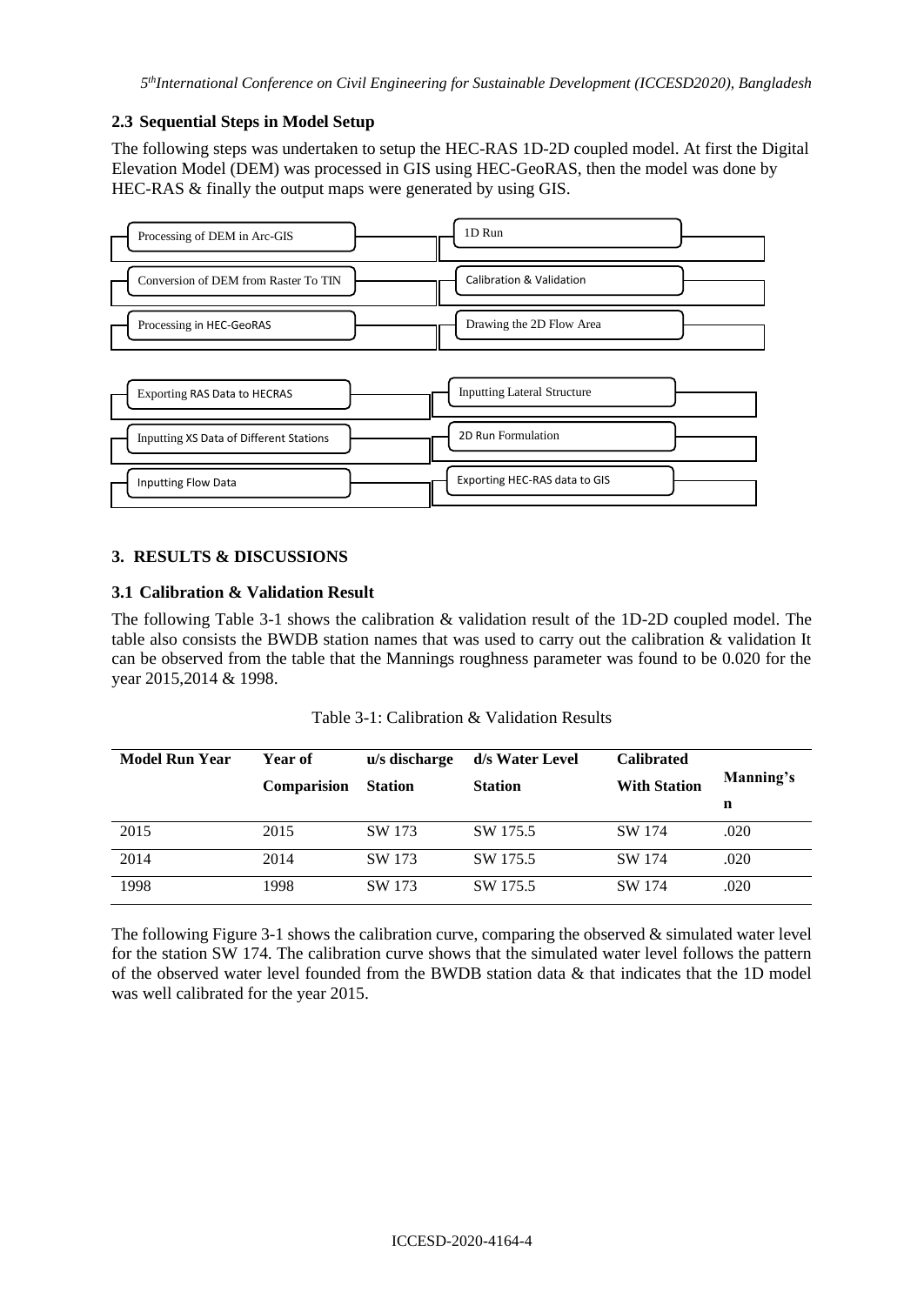

|  | Figure 3-1: Calibration Curve for 2015 |  |  |  |
|--|----------------------------------------|--|--|--|
|--|----------------------------------------|--|--|--|

In order to find whether the Manning's 'n' value is well suited for the other years as well, a validation was done for the year 2014 & 1998. The following Figure 3-2 shows the validation curve between the observed  $\&$  simulated water level values of the station SW 174. The figure shows that the Manning's n value remains merely the same in both of the years, that signifies that it took a good amount of time for the morphological change of any river.



Figure 3-2: Validation Curve for 1998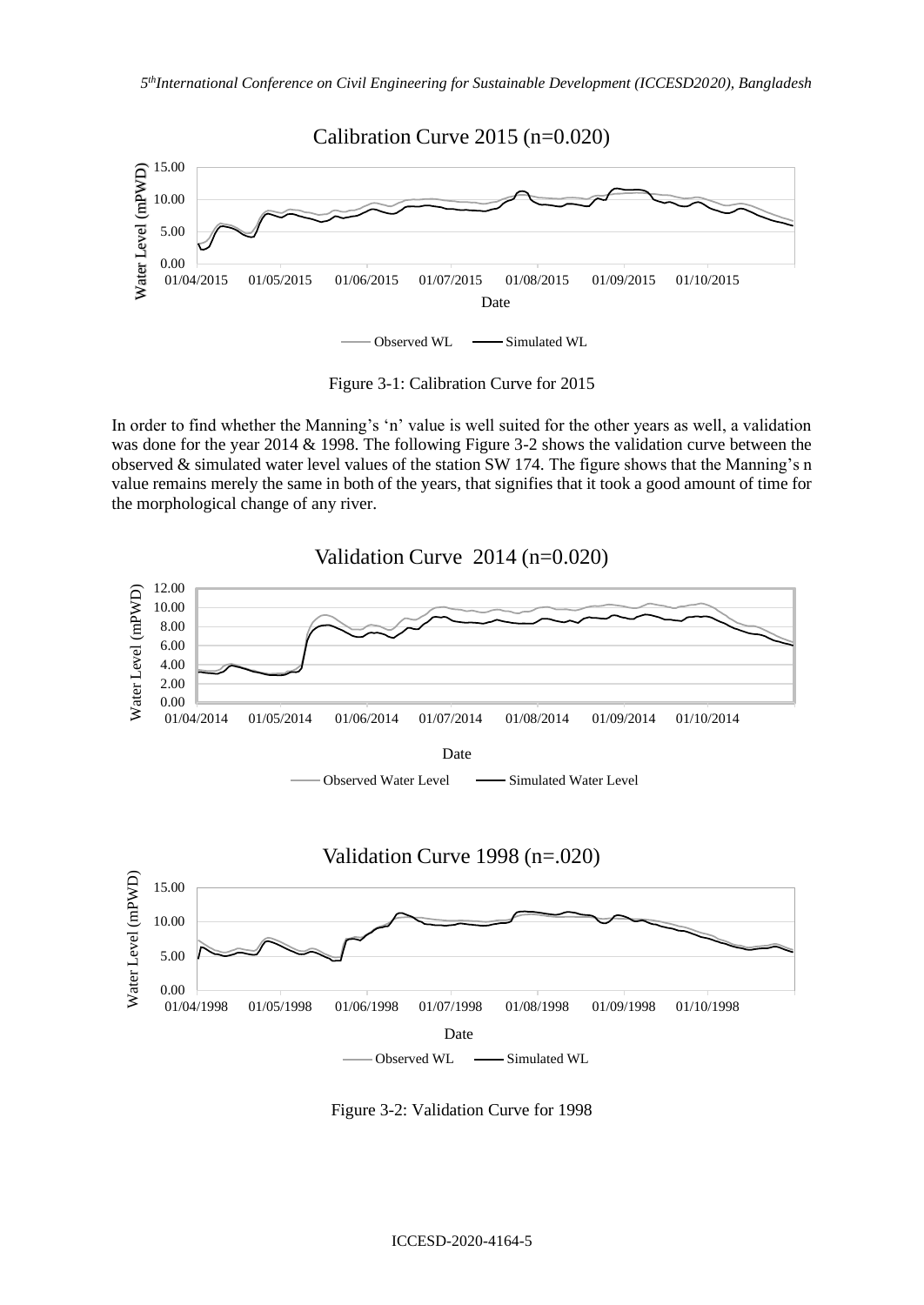## **3.2 Results of Flood Inundation Modeling**

The following Figure 3-3 shows the inundation map of the Kushiyara River from the 1D-2D simulation using HEC-RAS 5.0.5. The details analysis of the inundation has discussed on section [3.3.1](#page-8-0)



Figure 3-3: Inundation Maps of Year 2015, 2004 & 1998

The comparative analysis of the inundation areas for the different flood years are shown in the following Figure 3-4. It can be observed from the figure that the inundation area is higher for the flood events of 1998 & 2004 compared to the area of 2015.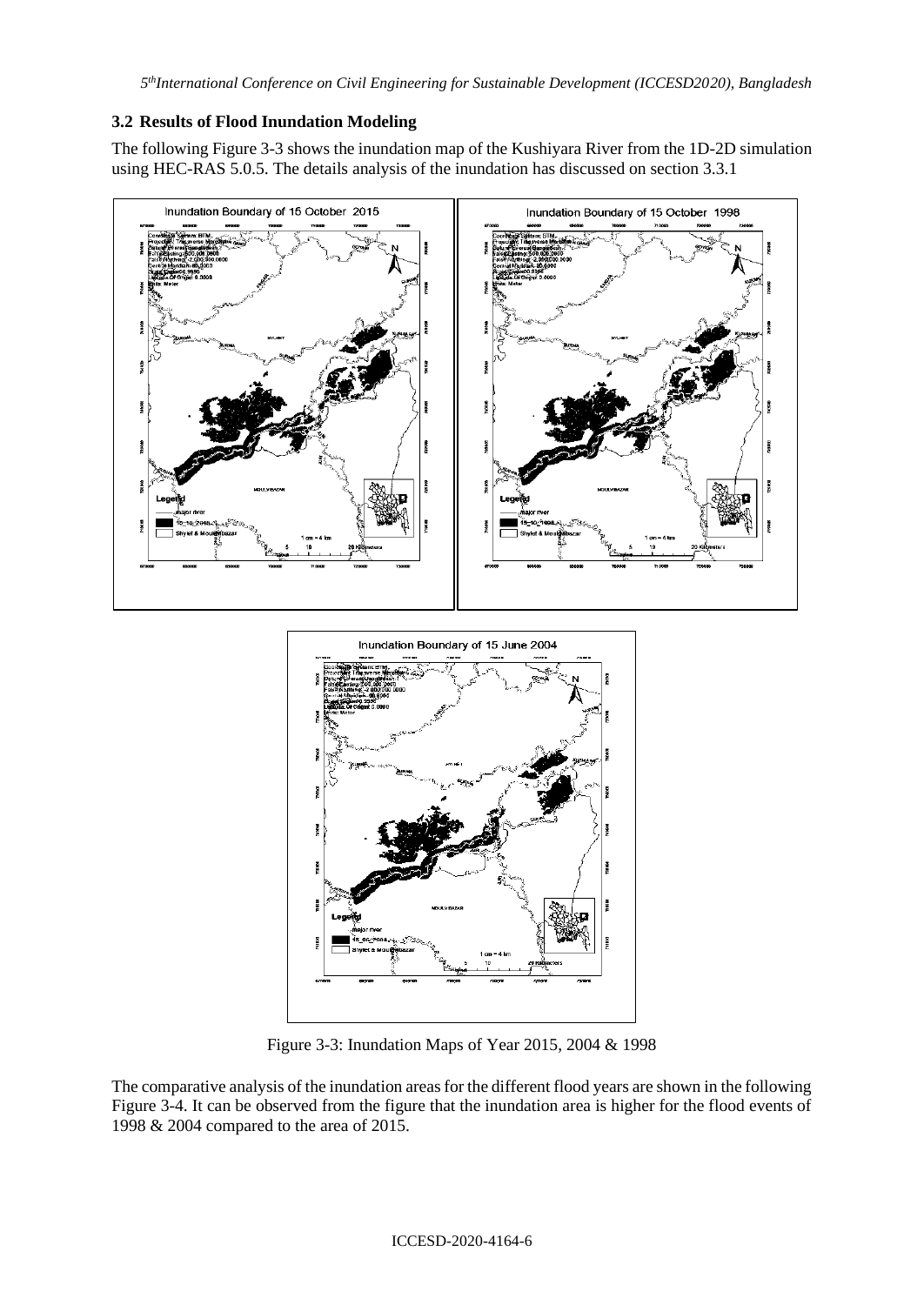

#### Flooded Area 1998 Flooded Area 2015

# Comparision of 2004 & 2015 Flood



Flooded Area 2004 Flooded Area 2015

# Comparision of 1998 & 2004 Flood



Figure 3-4: Comparative Representation of the Flooding Areas among the Respective Years

The comparison of the inundation areas of different years can be seen in the Figure 3-5, it shows that the 2004 flood was more catastrophic compared to the other to flood years.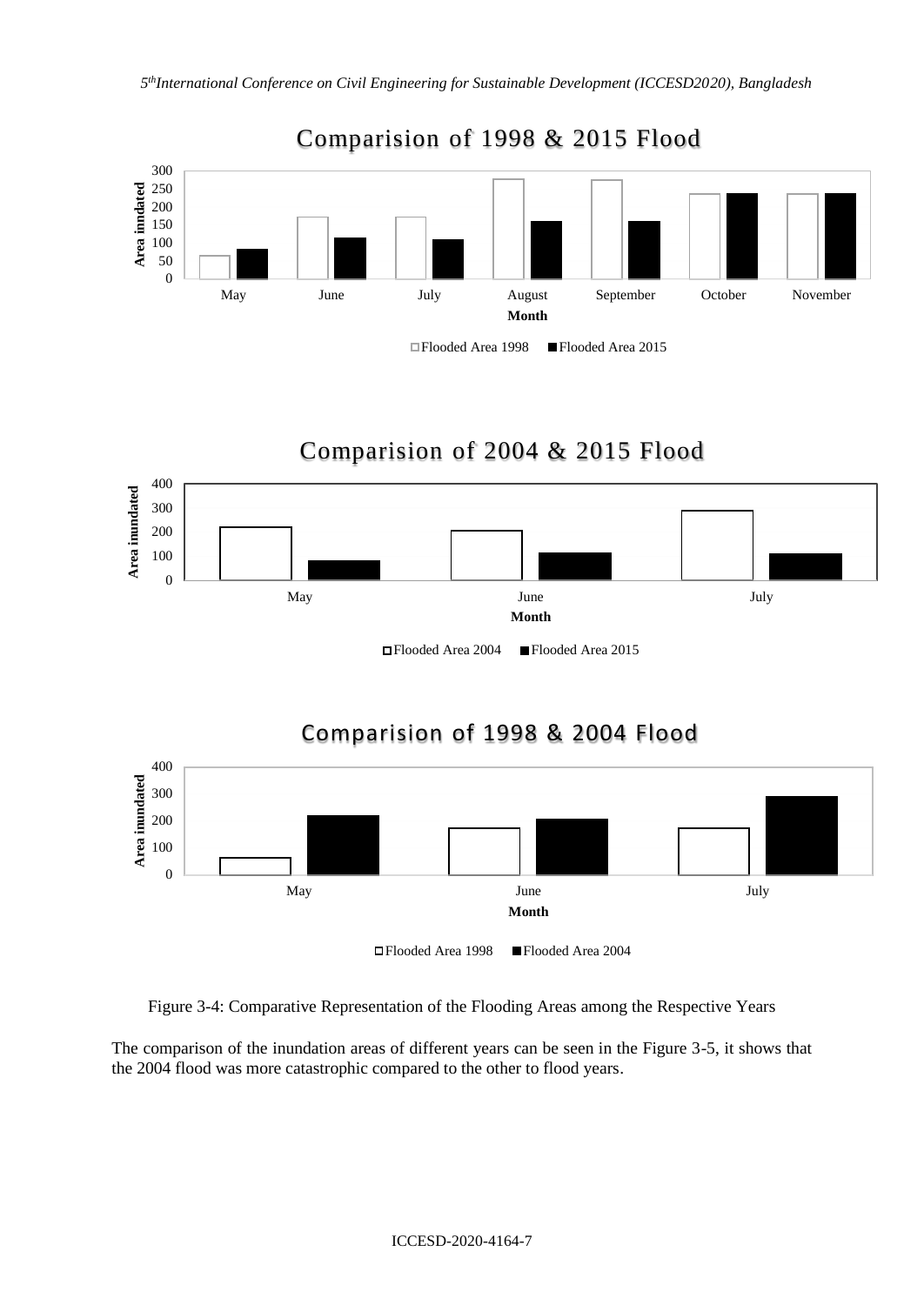## **May**



## **June**

|                   | 205.062           |                   |  |
|-------------------|-------------------|-------------------|--|
| 172.062           |                   |                   |  |
|                   |                   | 113.052           |  |
|                   |                   |                   |  |
|                   |                   |                   |  |
| FLOODED AREA 1998 | FLOODED AREA 2004 | FLOODED AREA 2015 |  |

Figure 3-5: Monthly Comparison of Inundation Areas of the Respective Years

The following Table 3-2 shows the percentage of the area inundated in different months of different flood years. The total area of the floodplain was 1116.779 Square Kilometers that consists of Beanibazar, Golapgonj(Partial), Fenchuganj, Balaganj,Rajnarag(Partial) thana's.The table shows that about 26% of the total floodplain area was inundated during the July 2004 flood & more than 12% area was inundated for about 5 months during the 1998 flood event.

|  |  | Table 3-2: Percentage of Inundation Area of different Flood Years |  |
|--|--|-------------------------------------------------------------------|--|
|--|--|-------------------------------------------------------------------|--|

| <b>Area Inundated (Square Kilometer)</b> |        |                                        |        |                                        |        |                                        |
|------------------------------------------|--------|----------------------------------------|--------|----------------------------------------|--------|----------------------------------------|
| <b>Month/Year</b>                        | 1998   | Percentage<br>of Total<br>Area $(\% )$ | 2004   | Percentage<br>of Total<br>Area $(\% )$ | 2015   | Percentage<br>of Total<br>Area $(\% )$ |
| May                                      | 63.94  | 5.72                                   | 219.63 | 19.66                                  | 80.95  | 7.24                                   |
| June                                     | 172.06 | 15.40                                  | 205.06 | 18.36                                  | 113.05 | 10.12                                  |
| July                                     | 172.39 | 15.43                                  | 290.38 | 26.00                                  | 108.52 | 9.71                                   |
| August                                   | 277.53 | 24.85                                  |        |                                        | 158.69 | 14.21                                  |
| September                                | 274.89 | 24.61                                  |        |                                        | 158.69 | 14.21                                  |
| October                                  | 236.98 | 21.22                                  |        |                                        | 236.98 | 21.22                                  |
| November                                 | 236.43 | 21.17                                  |        |                                        | 236.43 | 21.17                                  |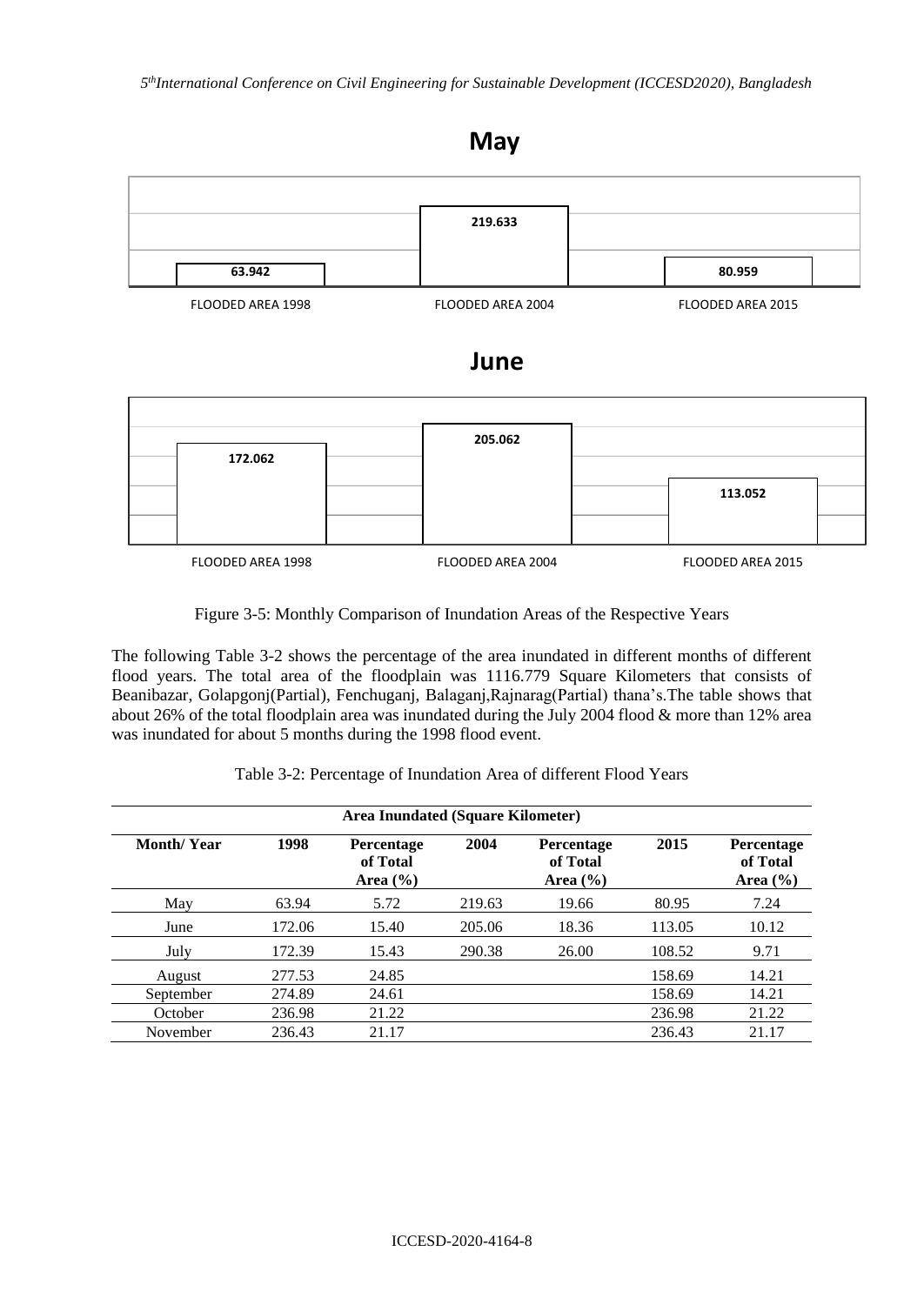## **3.3 Discussions**

## <span id="page-8-0"></span>**3.3.1 Analysis of Flood Inundation of Different Years**

Analysing the Flood maps of 2015 shows the followings:

- The extent of flood is maximum in the later monsoon, in the October and November and the inundation area is maximum in these two months.
- The Flood extent or the inundated area is very negligible in the pre-monsoon period consisting of the month May, June and July and it gradually increases from the August to the November.

Analysing the Flood maps of 1998 shows the followings:

- The inundation pattern is almost quite similar in the middle of October and November that shows that the flood water stayed for about a month in the respected Floodplain.
- The Flood Maps shows that the upstream portion of the river flooded in the mid of the monsoon where the downstream portion of the river inundated in the later monsoon, that shows that the elevation of the downstream floodplain is higher than the upstream floodplain.

Analysing the Flood maps of 2004 shows the followings:

- The extent of flood in the following three months is comparatively higher than the other years, especially in the May. That shows the possibility of flash flood in the region in the May.
- The extent of the flood in the pre monsoon shows that the flood event of 2004 is most catastrophic and the inundation areas is higher in the later months, but the maps can't be generated due to unavailability of data.

## **3.3.2 Outcomes of the Study**

- The Manning's roughness value is found to be .020 from the study after several trails of different values in the calibration year and was validated for two different years, that was approximately same or having a small change in the value. That signifies that the roughness of the reach remains quite unchanged through the years.
- The model was simulated for three different years. A comparatively low flood year 2015 and for the flood year of 1998 and 2004. The graphical representation shows that the flood event was most catastrophic in 2004 in comparison to other flood events.
- The comparison of 1998 and 2015 flood shows that, the extent of the 1998 flooding was gradually increasing in comparison to 2015 flooding but was nearly same in the later monsoon.
- The study shows that the flooded area is maximum in August and September in the 1998 flood event and in October and November in the 2015 flood event in the designated floodplain boundary.
- But there is a severe change in May 2004, the total inundated area is very high that could be the effect of combination of both the higher monsoon flood and the flash flood.
- The percentage of inundated area compared to the area of the three districts varies from 7-26% according this three year and the extent of the flood is maximum in the Shylet district rather than Moulovi-Bazar.
- This calibrated model can also be used for generating Risk Map of the area and also for future inundation mapping on the availability of generated hydrologic datasets.

The calibrated model can also be used for determining the crest level of levee for the flood protection measure.

## **4. CONCLUSIONS & RECOMMENDATIONS**

In comparison with the extent and effect of flooding in Bangladesh, the study modelling for flood inundation has not been done with a great extent so far. And especially for the flash flood in the northeastern region of Bangladesh where flash flood is of great interest as well as the monsoon flood. This study has tried to generate the flood condition of the flood years conducting unsteady flow using discharge and water level data sets of different stations. The model is not capable of representing the actual scenario of the river, as only the hydrologic data and the cross-section data sets does not represent